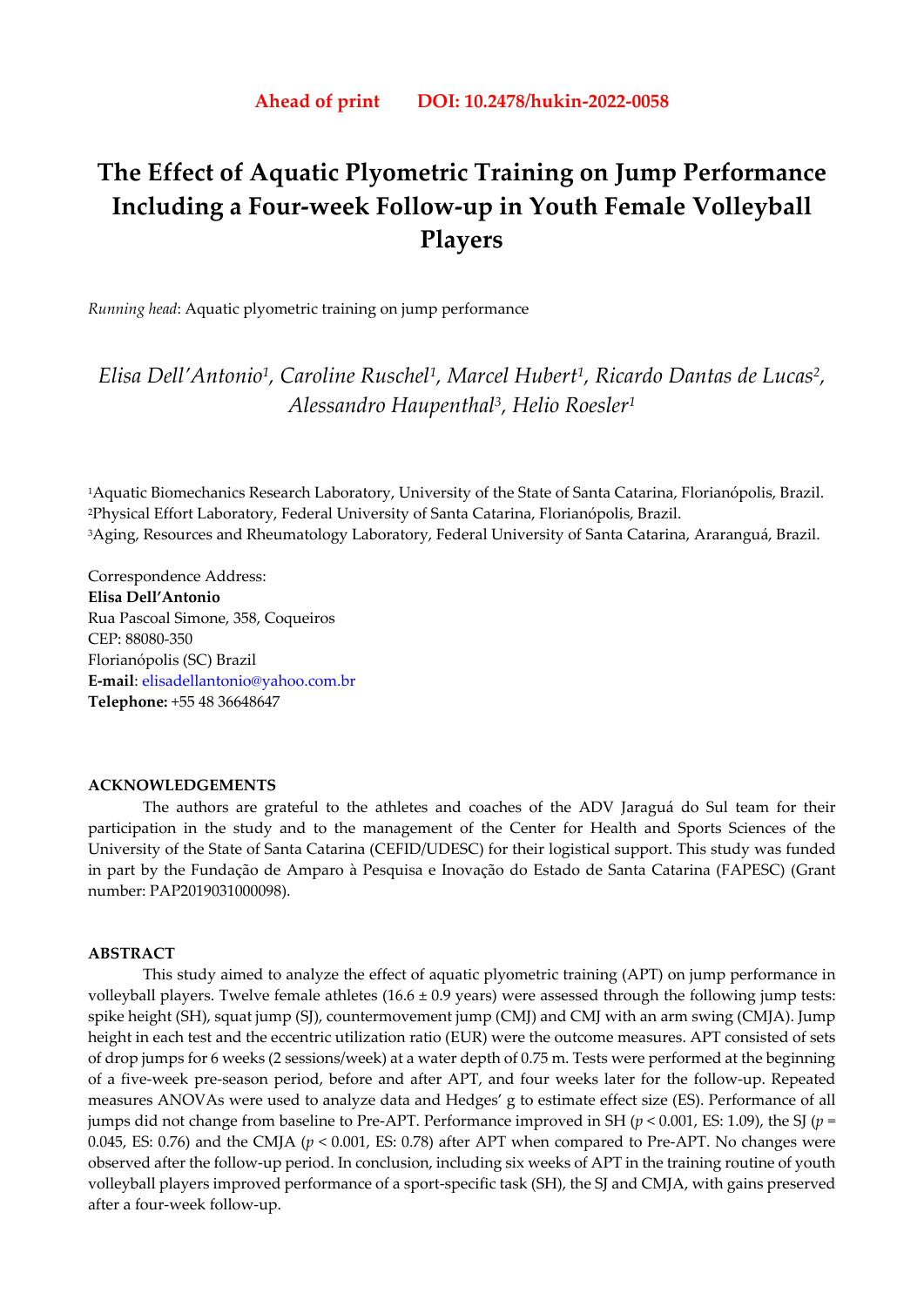**Keywords**: power training, aquatic exercise, spike height.

#### **Introduction**

In volleyball, vertical jumps occur in several game situations, such as the serve, set, attack and block. High level jump performance during these movements may provide decisive advantages when attempting to score. Due to the frequent repetition of those game situations, athletes perform many jumps during a match (Sheppard et al., 2009). Thus, improving jump height is a constant goal in training of these athletes.

Plyometrics is a method used to develop jumping ability in volleyball (Ziv and Lidor, 2010). Previous evidence has shown that plyometrics is effective in improving strength, power, agility, jump height and other performance variables of volleyball players (Silva et al., 2019). Although exercises typically used in plyometrics (e.g. drop jumps) are effective in developing the aforementioned skills, they impose a considerable mechanical load on the players' musculoskeletal system (Wallace et al., 2010). Thus, surface settings which can reduce this overload, such as sand, grass, synthetic/rubber surfaces, and water, are proposed as alternatives for performing plyometric training.

Aquatic plyometric training (APT) has demonstrated a positive effect on athletic performance (e.g. vertical jump height, velocity, agility) in non-athletes (Held et al., 2019; Robinson et al., 2004) and athletes (Fattahi et al., 2015; Fonseca et al., 2017; Held et al., 2019). The improvement observed in some variables is equal (Held et al., 2019; Robinson et al., 2004) or even higher (Fattahi et al., 2015; Fonseca et al., 2017) than that obtained in land-based plyometrics. In youth volleyball players, 6- to 8-week APT protocols enhanced agility (Fattahi et al., 2015), muscle strength and vertical jump height (Sargent jump test) (Fattahi et al., 2015; Martel et al., 2005).

The physical properties of water make movements slower and attenuate the reaction forces during jumps (Dell'Antonio et al., 2016). Thus, individuals submitted to jump training in water report less subjective pain perception (Robinson et al., 2004) and less muscle damage is observed (Wertheimer et al., 2018) after APT sessions/programs when compared to land-based training. This may be particularly relevant for training volleyball players who are exposed to repetitive impacts in training routines and competition. These athletes are commonly affected by knee overuse injury (patellar tendinopathy), sometimes presenting with osteoarthritis-related joint alterations (Boeth et al., 2017).

To the best of our knowledge, there is no evidence regarding the effect of APT on performance of volleyball-specific tasks, such as the spike. Improving spike height is particularly important, since it may differentiate between the players´ technical level (Pocek et al., 2020). Attacking directly affects team performance during the match and seems to be the most important skill required by both youth and adult players (Inkinen et al., 2013). It is not known whether improved performance observed after APT is maintained in the post-training period. As such, this study aimed to analyze the effects of six weeks of APT on jump performance, including spike height, of volleyball players and determine whether post-APT improvements remain after a four-week follow-up. We hypothesized that the APT protocol would enhance jump performance in volleyball players, and that, after the follow-up, these gains would be maintained, but at a lower level than that observed immediately post-APT.

# **Methods**

#### *Participants*

Sample size was calculated based on data from a pilot study analyzing the effect of APT on spike height, using the G\*Power software version 3.1.9.2 (University Kiel, Germany). Considering a mean difference of 8 cm between pre- and post-APT, a standard deviation of 10 cm and an alpha of 0.05, twelve participants were required to reach a power of 80%.

Twelve female volleyball players  $(16.6 \pm 0.9 \text{ years}; 1.72 \pm 0.08 \text{ m}; 63.4 \pm 9.7 \text{ kg}; 7.0 \pm 1.9 \text{ years of practice};$  $+3.8 \pm 0.9$  years from peak height velocity (PHV)) participated in the study. All the players took part in national competitions and belonged to the team that won the Brazilian Under-18 Scholar Championship in 2019, with a technical-tactical training routine of 5 weekly sessions of 2.5-hour each. This study was approved by the local ethics committee and all individuals (or their legal guardians when appropriate) provided written informed consent before participating.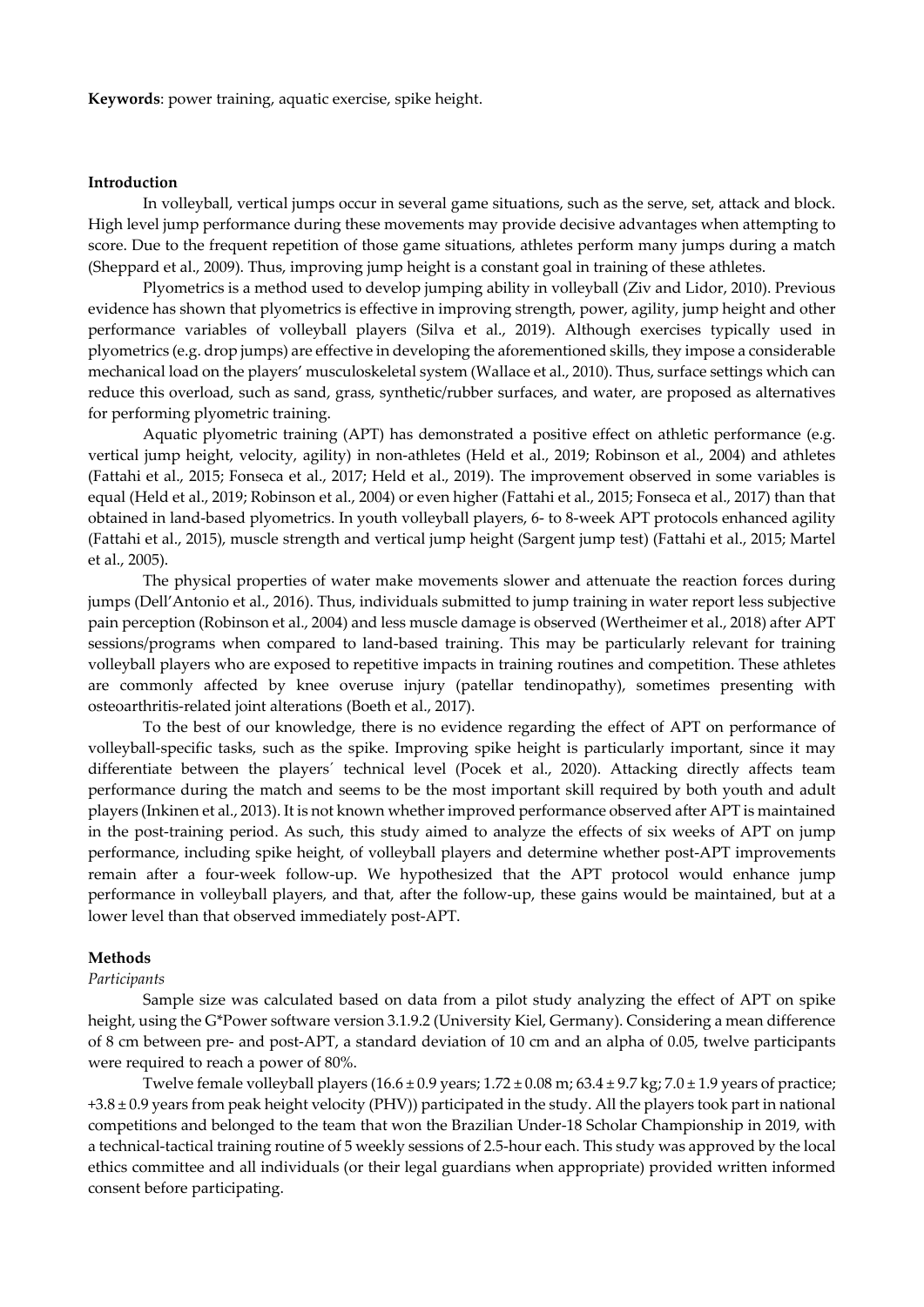#### *Measures*

Participants were instructed to avoid strenuous exercise in the 48 hours preceding a test session and to arrive in a rested and fully hydrated state. All tests were performed at the same time of day to minimize the effects of diurnal biological variation on the results. Participants were verbally and visually instructed on test execution 1 day before the baseline assessment.

Assessments were conducted in the team's training gymnasium. Participants performed 5 min of light running to warm up and were instructed to execute joint mobilization exercises. After a familiarization period consisting of submaximal jumps, jump tests were carried out in the following order: (1) spike height (SH); (2) countermovement jump (CMJ); (3) squat jump (SJ); and (4) countermovement jump with an arm swing (CMJA). Three valid attempts were collected for all the tests and a minimum of 1 min rest was granted between each repetition.

CMJ, SJ and CMJA height was calculated using the flight time ( $height(cm) = \frac{\left(\frac{9.81 \times flight \, time \, (s)^2}{8}\right) \times \left(\frac{3.81 \times film \, s}{8}\right)}{8}$ 100), which was measured with an Elite Jump contact platform (S2 *Sports*, São Paulo, Brazil). The eccentric utilization ratio (EUR) was calculated as the ratio between CMJ and SJ height. A portable device designed and constructed for this study, similar to the Vertec Jump Tester, was used for spike height (SH). The device consists of 80 metal swivel vanes (arranged in 0.5-cm increments) attached to a metal pole. It was positioned near the volleyball net (0.4 m) in the left front position (position 4). Testing facility conditions (e.g., court side, floor surface) were consistent throughout the tests. Participants performed a full spike movement (3- to 4-step approach, jumping and preparation, a spike and landing) (Tsoukos et al., 2019b), aimed at displacing the highest possible vane (Figure 1). SH was calculated in meters by adding the distance between the height of the base (vane 1) and the highest vane displaced by the participant. The intraclass correlation coefficient (ICC $_{3,1}$ ; absolute agreement, single measures) for within-trial SH reliability was  $\geq 0.96$  for all the assessments.

The best execution of each participant in each test and each assessment session was considered for further statistical analysis.

#### *Design and Procedures*

Participants were submitted to an initial assessment (Baseline - week 1). After a 5-week period a new assessment (Pre-APT - week 6) was performed. During this period, termed a Pre-season, athletes continued with their regular training routines. Next, a 6-week APT protocol was included in the team's training routine, and another assessment was carried out after the intervention (Post-APT - week 13). A final assessment was performed four weeks after the end of APT (Follow-up - week 17) (Figure 2).

A total of 12 training sessions were conducted over a 6-week period, with a minimum of 24 hours between sessions. Training was carried out in a swimming pool with water temperature of  $27 \pm 1^{\circ}$ C and 0.75 m of immersion (equivalent to the immersion between the greater trochanter of the femur and the lateral condyle of the tibia for all the participants). A previous study showed that vertical ground reaction force during the drop jump at this immersion level was significantly lower than on land (Dell'Antonio et al., 2016).

Each plyometric training session lasted an average of 30 minutes. The training protocol followed the proposal of Fonseca et al. (2017). The volume varied between 48 (first week) and 120 (last week) contacts per session, totaling 944 contacts in 12 APT sessions (Figure 3). Only drop jumps from a box of 0.43 m of height were used in all the training sessions. Players were instructed to contact the ground as fast as possible and jump as high as possible.

During the Pre-season, the team training routine and competition consisted of 23 technical-tactical sessions, and no competitions occurred. During the intervention (APT), 26 technical-tactical training sessions were held, and the team participated in three competitions (36 sets). Between the Post-APT and Follow-up assessments, the team underwent 18 technical-tactical sessions and took part in three competitions (25 sets).

Regular training routine consisted of 5 technical-tactical sessions per week. Training was organized based on the game complexes, with two days for complex 1 (reception, set and attack), two days for complex 2 (serve, block and defense) and one day for a combination of both complexes and their transitions. In addition, resistance training was held three times a week (three sets of 12 to 15 repetitions with 65-70% of 1RM), without power exercises during the study period (from baseline to the follow-up). *Statistical analyses* 

Means and standard deviations were calculated for each variable and data normality was tested using the Shapiro-Wilk's test. Four one-factor repeated measures analyses of variance (ANOVA) were used to analyze the effect of time on SH, SJ, CMJ, EUR and CMJA. The Bonferroni's post-hoc test was used for multiple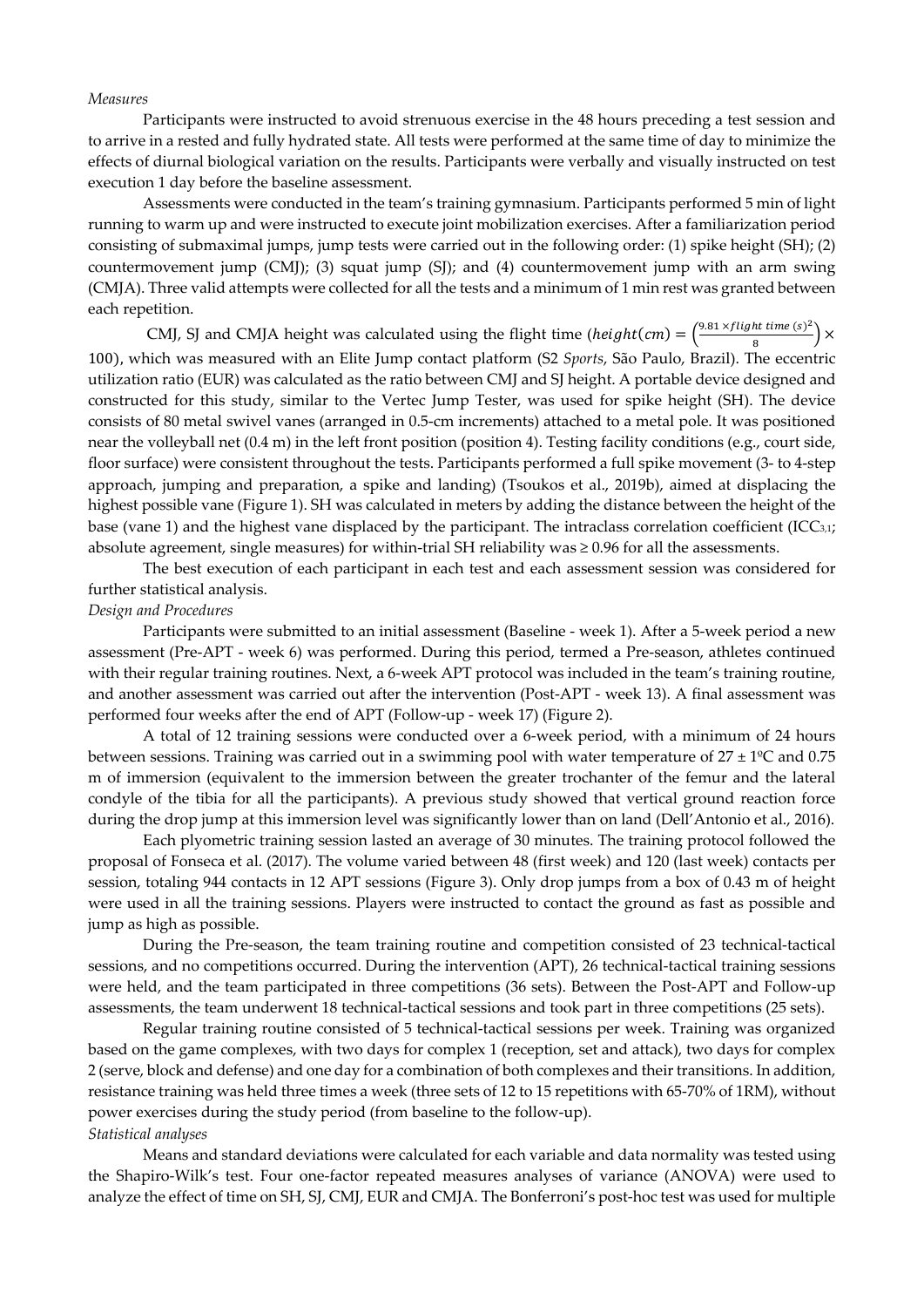comparisons. Given the objectives and hypotheses of this study, comparisons were made only for the chronological sequence of the assessments, that is, the pre-season (baseline vs. pre-APT), intervention (pre-APT vs. post-APT), and follow-up (post-APT vs. follow-up). Hedges' g was used for the estimation of the effect size (ES) and values were interpreted as follows (Cohen, 1988): <0.19 = trivial effect; 0.20-0.49 = small effect; 0.50-0.79 = moderate effect and  $>0.80$  = large effect. The  $\alpha$  level was set at 5%, and we used the IBM® SPSS Statistics 20 software (IBM Inc., Armonk, USA) for all statistical procedures.

# **Results**

Table 1 shows the mean and standard deviations for all the variables at the four assessment points.

The results of ANOVA and post-hoc comparisons are presented in Table 2. Performance of all jumps did not change during the pre-season (from baseline to Pre-APT) (*p* > 0.05). Performance improved in SH (mean difference, MD = 12.0 ± 3.0 cm, *p* < 0.001, ES = 1.09), SJ (MD = 2.2 ± 2.3 cm, *p* = 0.045, ES = 0.76) and CMJA  $(MD = 3.0 \pm 1.3 \text{ cm}, p < 0.001, ES = 0.78)$  after APT when compared to Pre-APT. No changes compared to Post-APT were observed during the follow-up period  $(p > 0.05)$ .

#### **Discussion**

The aim of this study was to analyze the effect of a 6-week APT program on jump performance of youth volleyball players. Our main findings demonstrate that adding APT to the training routine of athletes improved SH, SJ and CMJA performance. Four weeks after the end of APT, the performance gains were maintained.

### *Pre-season*

After the pre-season which included the first five weeks of the annual training program, jump performance did not change. During this time, training sessions were aimed at improving technical skills and overall physical conditioning (endurance and muscle strength, aerobic exercises, and coordination). Although this approach has proven to be important in improving game performance with regard to serving, reception, setting and attacking (Gabbett, 2008), it seems to be unable to change vertical jump height in six (Trajković et al., 2012) or twelve weeks (Gabbett, 2008).

#### *Experimental*

After APT, SH improved substantially (average difference of 12 cm). Spike height is very important for athletic performance and professional practice (Stanganelli et al., 2008). A higher attack reach results in better offensive maneuvers at the net, is a determinant in scoring points and winning games, and is also associated with higher technical levels (Gabbett and Georgieff, 2007). Moreover, SH is considered for players' selection processes (Tsoukos et al., 2019a) which favor athletes with greater attack reach. The improvement observed for SH was far higher than that found for the other jumps (2-4 cm). This reinforces the need to analyze sport-specific task performance to better understand the effect of interventions in this population.

The enhanced performance in non-specific vertical jumps (i.e. SJ and CMJA) observed after APT corroborates previous findings reporting the positive effect of both land- (Asadi and Ramírez-Campillo, 2016; Pereira et al., 2015) and water-based (Fattahi et al., 2015; Martel et al., 2005) plyometrics on jump height. The effect size of land-based plyometric training on jump height in female athletes varies according to the type of the jump, duration of the training program and the level of participants (Stojanović et al., 2017). In our study, we found a moderate effect size for the SJ and CMJA, even with a short APT period. The magnitude of changes in girls seems to be influenced by maturational status, where the effects seem to be less significant after the maturity offset (i.e. PHV) (Davies et al., 2019). This underscores the results achieved by the proposed intervention, given that participants were, on average,  $4 \pm 1$  years post PHV.

An increase in jump performance is related to enhanced muscle power (Makaruk and Sacewicz, 2010). In the SJ, where only concentric muscle actions occur during the propulsion phase, the improved performance may be related to an increase in muscle strength. Earlier studies analyzing the effects of APT in volleyball players reported an increase in the concentric peak torque of knee extensors (Martel et al., 2005) and maximum leg press strength (Fattahi et al., 2015). Performance gains in the CMJA and SH, which involve eccentric and concentric muscle actions, may be due to the neural adaptations caused by training (Asadi and Ramírez-Campillo, 2016). The adaptations arising from plyometric training would increase the capacity of muscles to produce strength and power (Guilhem et al., 2010). This would be possible due to an increased neural drive of the agonist muscles, intramuscular coordination, and the ability of using the stretch-shortening cycle, as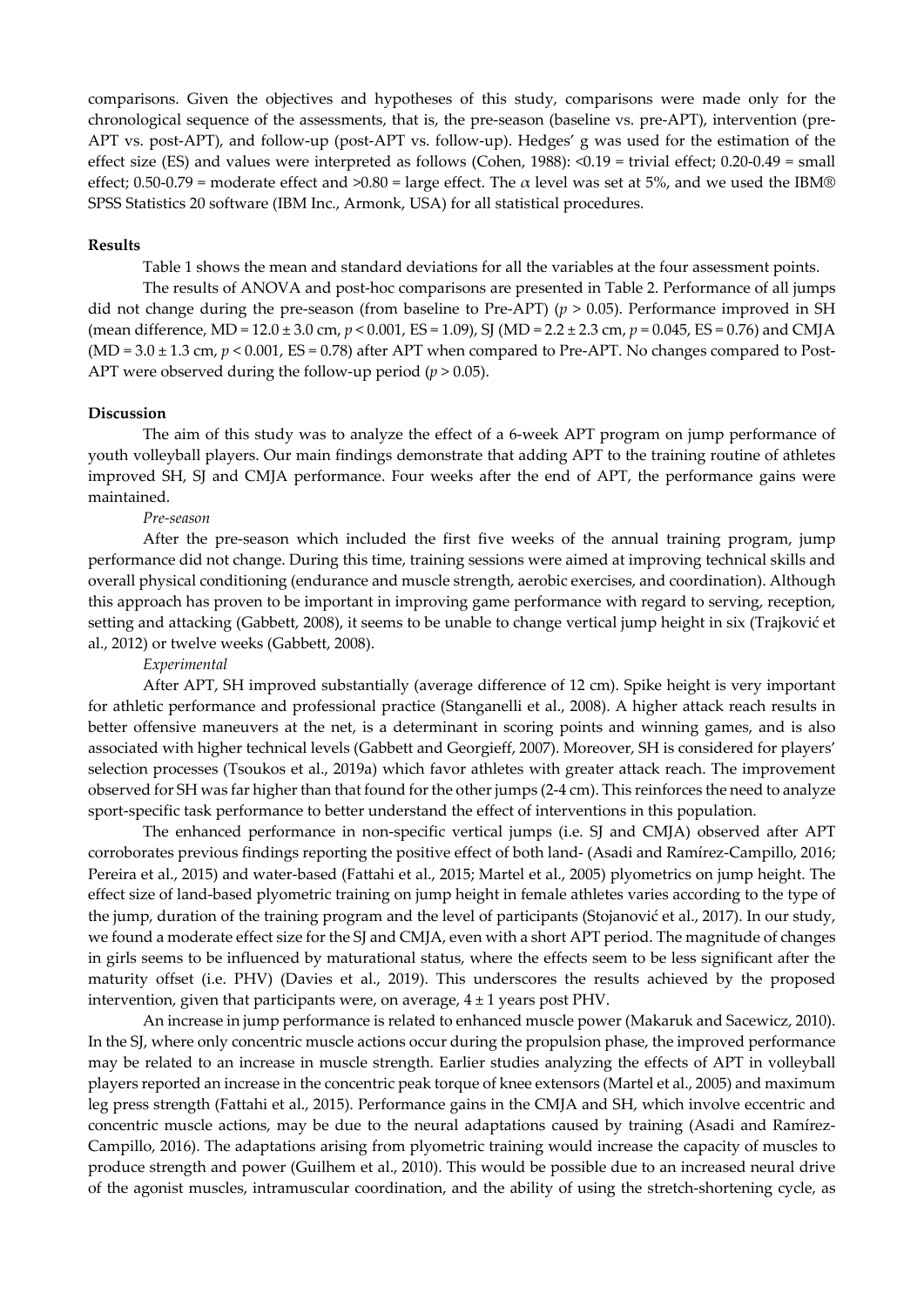well as changes in the muscle-tendon stiffness and muscle architecture (Markovic and Mikulic, 2010). Although the eccentric load (i.e., braking force) in water is reduced as compared to land (Dell'Antonio et al., 2016), one could expect the occurrence of structural changes in the muscle-tendon system and adaptation in the central nervous system (Guilhem et al., 2010) as an effect of APT. Future studies are warranted to elucidate whether such neuromuscular adaptation occurs and how it relates to the performance improvements observed herein.

In drop jumps, such as those used in the intervention, longer contact times are associated to greater force and higher jump height (Walsh et al., 2004). In water, the contact time is longer than on land, even at low immersion levels (Dell'Antonio et al., 2016). This may have contributed to gains in jump performance after APT. It should be noted that participants were engaged in resistance training three times a week during the study, which likely had a positive influence on the results (Marques et al., 2008). Additionally, since the team's training routine was maintained during the intervention, performance gains cannot be attributed exclusively to APT. However, the regular technical-tactical training routine by itself (Pereira et al., 2015) or carried out concurrently to resistance training (Marques et al., 2008) seems to be insufficient to enhance CMJ performance in volleyball players.

The intervention period did not change the EUR, corroborating the results of a previous study which analyzed the effect of land-based plyometrics in a group of college-aged males (Hawkins et al., 2009). The duration of the intervention and/or the aquatic environment may not have been able to produce significant improvements in the ratio between CMJ and SJ height.

# *Follow-up*

The gains in SH, SJ and CMJA observed after APT were maintained four weeks after the end of the intervention. To the best of our knowledge, no other study investigating the effects of APT on athletic performance included a follow-up period. Our results demonstrate the potential of this type of intervention for volleyball players, given that performance was maintained for around one month after the last APT session, within the competitive period.

In athletes, most studies involving plyometrics address only the immediate effects after intervention, and information on the maintenance (or not) of changes after a certain period is scarce (Ramirez-Campillo et al., 2018). This information is particularly important in the sports training field to assist coaches to choose when to apply the intervention throughout the team's preparation season. In land-based training, the positive effects of a 10-week plyometric program on jump performance were maintained for 16 weeks in youth basketball players, only by continuing the technical-tactical training regimen (Santos and Janeira, 2011). Stanganelli et al. (2008) reported that jump performance gains (SJ, CMJ, attack jump and reach and blocking) achieved after a 9-week program (not including plyometrics) of physical, technical-tactical and resistance training and games were maintained in the nine ensuing weeks. Based on these results and those obtained in our study, technical-tactical and resistance training, along with games (competitions) seem to be sufficient to maintain physical performance for a period of time.

Despite the novelty of the data presented here, some limitations should be noted. All the APT sessions were held after technical-tactical training, despite its being recommended before (Ramirez-Campillo et al., 2020). This was done to influence the team's training routine as little as possible, since the transition from the swimming pool to the court would take considerable time and could affect total session time. The authors recognize that generalizing the main outcomes may be limited by the small number of participants and the absence of a control group. Even with the inclusion of the pre-APT period as an alternative to decrease bias caused by the single-group design when interpreting the effects of APT, we cannot rule out a possible order effect (control-intervention) on the results. However, the small number of players in a volleyball team hinders the creation of different subgroups with a sampling size that guarantees sufficient statistical power. Although analyzing players from different teams may minimize this problem, it would mean adding important confounding variables, since the training routine would not be the same. It is also important to underscore that the current findings should be extrapolated to male or older female volleyball players with caution, since only young women were analyzed here.

In conclusion, a 6-week aquatic plyometric training protocol with 0.75 m immersion improved squat jump, countermovement jump with an arm swing and spike height performance in female volleyball players. Four weeks after the intervention, these gains were maintained. Our results suggest that APT can be considered an option for physical training of volleyball players in a setting where the mechanical load on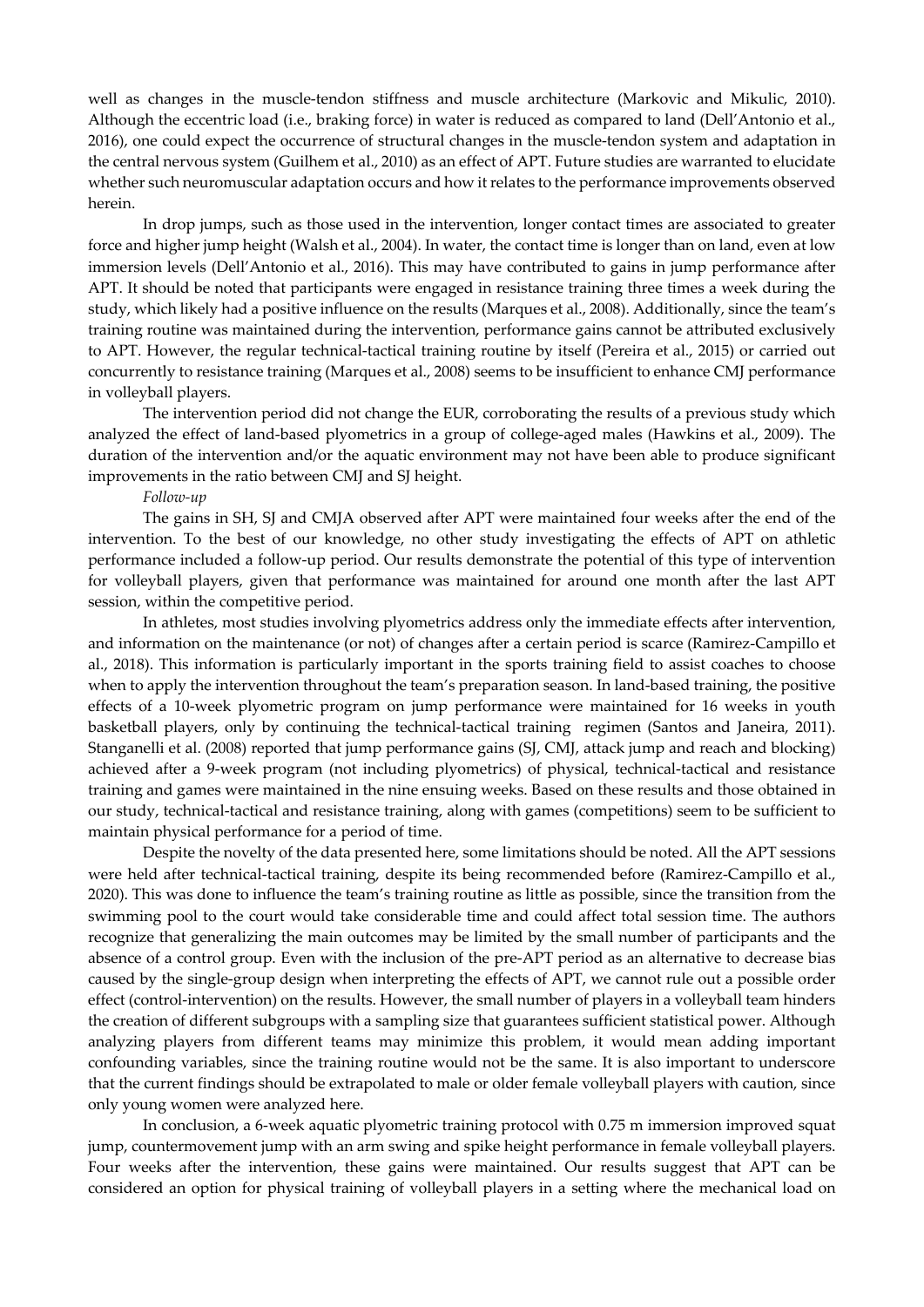landing is reduced. This would enable coaches to increase the load of other types of stimuli, such as those included in technical-tactical training. The proposed protocol, consisting of 30-min sessions twice a week for a 6-week period, which is feasible to be implemented at different times during the season, promoted important improvements in the athletes' jump performance.

# **References**

- Asadi, A., & Ramírez-Campillo, R. (2016). Effects of cluster vs. traditional plyometric training sets on maximalintensity exercise performance. *Medicina (Lithuania)*, *52*(1), 41–45. https://doi.org/10.1016/j.medici.2016.01.001
- Boeth, H., Macmahon, A., Eckstein, F., Diederichs, G., Schlausch, A., Wirth, W., & Duda, G. N. (2017). MRI findings of knee abnormalities in adolescent and adult volleyball players. *Journal of Experimental Orthopaedics*, *4*(6). https://doi.org/10.1186/s40634-017-0080-x
- Cohen, J. (1988). *Statistical power analysis for the behavioral sciences* (2nd ed.). Lawrence Erlbaum Associates.
- Davies, M., Drury, B., Ramirez-Campillo, R., Chaabane, H., & Moran, J. (2019). Effect of plyometric training and biological maturation on jump and change of direction ability in female youth. *Journal of Strength and Conditioning Research*. https://doi.org/10.1519/JSC.0000000000003216
- Dell'Antonio, E., Ruschel, C., Fontana, H. B., Haupenthal, A., Pereira, S. M., & Roesler, H. (2016). Effect of immersion on ground reaction force and contact time during drop jump exercise. *Journal of Strength and Conditioning Research*, *30*(12), 3443–3449. https://doi.org/10.1519/JSC.0000000000001446
- Fattahi, A., Kazemini, H., Rezaei, M., Rahimpour, M., Bahmani, M., Nia, S., Ameli, M., & Einanloo, M. (2015). Effect of Different Plyometric Training on Biomechanical Parameters of Junior Male Volleyball Players. *Journal of Scientific Research and Reports*, *4*(5), 473–479. https://doi.org/10.9734/JSRR/2015/13596
- Fonseca, R. T., Moreira Nunes, R. D. A., Pinto De Castro, J. B., Lima, V. P., Silva, S. G., Dantas, E. H. M., & De Souza Vale, R. G. (2017). Aquatic and land plyometric training on the vertical jump and delayed onset muscle soreness in Brazilian soccer players. *Human Movement*, *18*(5), 63–70. https://doi.org/10.1515/humo-2017-0041
- Gabbett, T., & Georgieff, B. (2007). Physiological and anthropometric characteristics of Australian junior national, state, and novice volleyball players. *Journal of Strength and Conditioning Research*, *21*(3), 902–908.
- Gabbett, T. J. (2008). Do skill-based conditioning games offer a specific training stimulus for junior elite volleyball players? *Journal of Strength and Conditioning Research*, *22*(2), 509–517.
- Guilhem, G., Cornu, C., & Guével, A. (2010). Neuromuscular and muscle-tendon system adaptations to isotonic and isokinetic eccentric exercise. *Annals of Physical and Rehabilitation Medicine*, *53*(5), 319–341. https://doi.org/10.1016/j.rehab.2010.04.003
- Hawkins, S., Doyle, T., & McGuigan, M. (2009). The effect of different training programs on eccentric energy utilization in college-aged males. *Journal of Strength and Conditioning Research*, *23*(7), 1996–2002.
- Held, N., Perrotta, A., Busschmann, L., Bredin, S., & Warburton, D. E. (2019). A systematic review of the efficacy of lower body aquatic plyometric training. The development of evidence-based recommendations for practitioners. *Health & Fitness Journal of Canada*, *12*(1), 17–33. https://doi.org/10.14288/hfjc.v12i1.266
- Inkinen, V., Häyrinen, M., & Linnamo, V. (2013). Technical and tactical analysis of women's volleyball. *Biomedical Human Kinetics*, *5*(1), 43–50. https://doi.org/10.2478/bhk-2013-0007
- Makaruk, H., & Sacewicz, T. (2010). Effects of Plyometric Training on Maximal Power Output and Jumping Ability. *Human Movement*, *11*(1), 17–22. https://doi.org/10.2478/v10038-010-0007-1
- Markovic, G., & Mikulic, P. (2010). Neuro-musculoskeletal and performance adaptations to lower-extremity plyometric training. In *Sports Medicine* (Vol. 40, Issue 10). https://doi.org/10.2165/11318370-000000000- 00000
- Marques, M., Tillaar, R., Vescovi, J., & Gonzalez-Badillo, J. (2008). Changes in strength and power performance in elite senior female professional volleyball players during the in-season: a case study. *Journal of Strength and Conditioning Research*, *22*(4), 1147–1155.
- Martel, G. F., Harmer, M. L., Logan, J. M., & Parker, C. B. (2005). Aquatic plyometric training increases vertical jump in female volleyball players. *Medicine and Science in Sports and Exercise*, *37*(10), 1814–1819. https://doi.org/10.1249/01.mss.0000184289.87574.60
- Pereira, A., Costa, A. M., Santos, P., Figueiredo, T., & João, P. V. (2015). Training strategy of explosive strength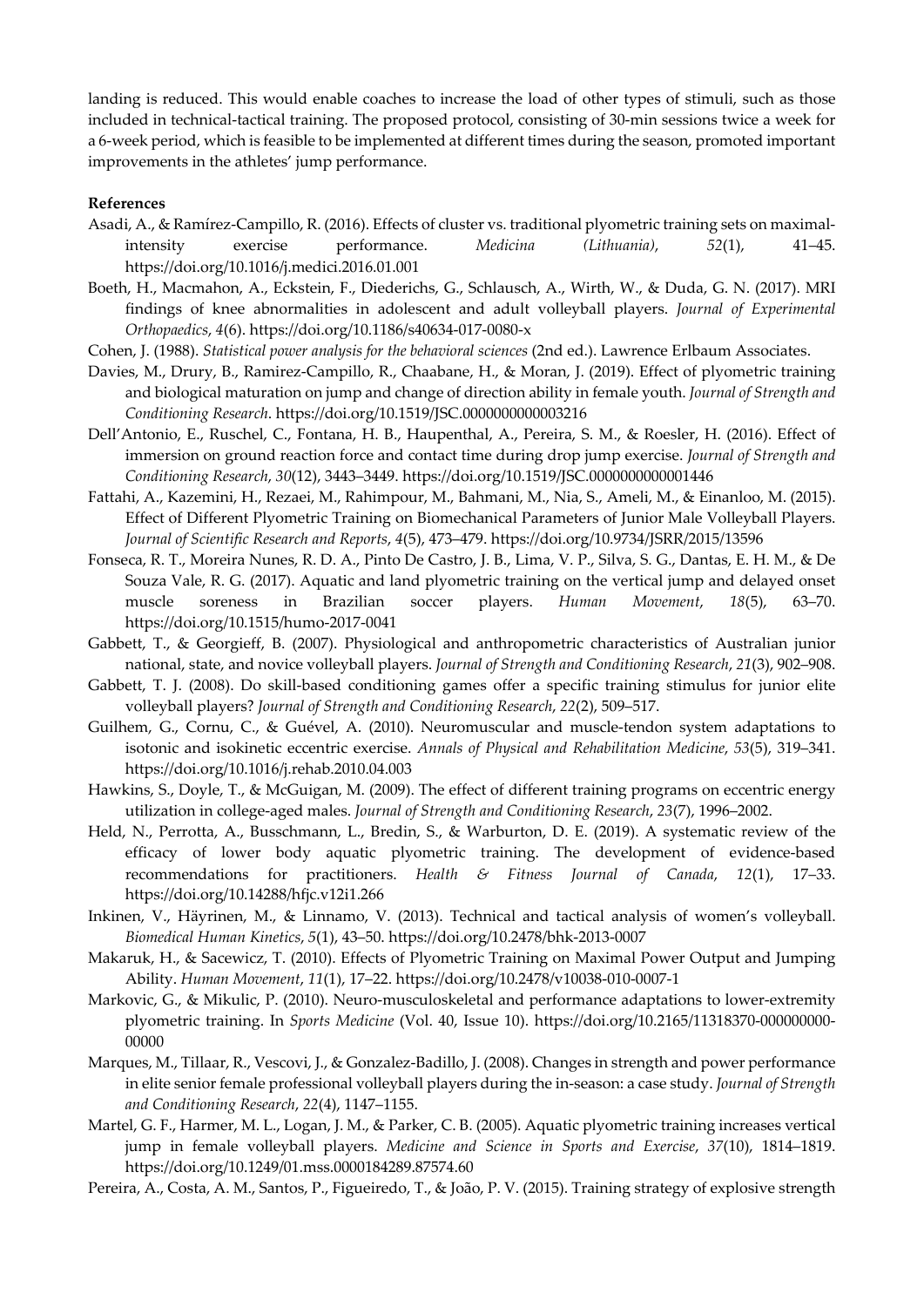in young female volleyball players. *Medicina (Lithuania)*, *51*(2). https://doi.org/10.1016/j.medici.2015.03.004

- Pocek, S., Vukovic, J., Jaksic, D., Lakicevic, N., Messina, G., Bianco, A., & Drid, P. (2020). Fitness Profile of Young Female Volleyball Players. *Medicina Dello Sport*, *73*(2), 197–209. https://doi.org/10.23736/S0025- 7826.20.03698-4
- Ramirez-Campillo, R., Álvarez, C., García-Hermoso, A., Ramírez-Vélez, R., Gentil, P., Asadi, A., Chaabene, H., Moran, J., Meylan, C., García-de-Alcaraz, A., Sanchez-Sanchez, J., Nakamura, F. Y., Granacher, U., Kraemer, W., & Izquierdo, M. (2018). Methodological characteristics and future directions for plyometric jump training research: A scoping review. *Sports Medicine*, *48*(5), 1059–1081. https://doi.org/10.1007/s40279-018-0870-z
- Ramirez-Campillo, R., Alverez, C., Gentil, P., Loturco, I., Sanchez-Sanchez, J., Izquierdo, M., Moran, J., Nakamura, F., Chaabene, H., & Granacher, U. (2020). Sequencing effects of plyometric training applied before or after regular soccer training on measures of physical fitness in young players. *Journal of Strength and Conditioning Research*, *34*(7), 1959–1966.
- Robinson, L. E., Devor, S. T., Merrick, M. A., & Buckworth, J. (2004). The effects of land vs. aquatic plyometrics on power, torque, velocity, and muscle soreness in women. *Journal of Strength and Conditioning Research*, *18*(1), 84–91.
- Santos, E. J. A. M., & Janeira, M. A. A. S. (2011). The effects of plyometric training followed by detraining and reduced training periods on explosive strength in adolescent male basketball players. *Journal of Strength and Conditioning Research*, *25*(2), 441–452. https://doi.org/10.1519/JSC.0b013e3181b62be3
- Sheppard, J. M., Gabbett, T. J., & Stanganelli, L. R. (2009). An analysis of playing position in elite men's volleyball: considerations for competition demands and physiologic characteristics. *Journal of Strength and Conditioning Research*, *23*(6), 1858–1866.
- Silva, A. F., Clemente, F. M., Lima, R., Nikolaidis, P. T., Rosemann, T., & Knechtle, B. (2019). The effect of plyometric training in volleyball players: a systematic review. *International Journal of Environmental Research and Public Health*, *16*(16), 2960–2983. https://doi.org/10.3390/ijerph16162960
- Stanganelli, L. C. R., Dourado, A. C., Oncken, P., Mançan, S., & Da Costa, S. C. (2008). Adaptations on jump capacity in Brazilian volleyball players prior to the under-19 world championship. *Journal of Strength and Conditioning Research*, *22*(3), 741–749. https://doi.org/10.1519/JSC.0b013e31816a5c4c
- Stojanović, E., Ristić, V., McMaster, D. T., & Milanović, Z. (2017). Effect of Plyometric Training on Vertical Jump Performance in Female Athletes: A Systematic Review and Meta-Analysis. *Sports Medicine*, *47*(5), 975–986. https://doi.org/10.1007/s40279-016-0634-6
- Trajković, N., Milanović, Z., Sporis, G., Milić, V., & Stanković, R. (2012). The effects of 6 weeks of preseason skill-based conditioning on physical performance in male volleyball players. *Journal of Strength and Conditioning Research*, *26*(6), 1475–1480. https://doi.org/10.1519/jsc.0b013e318231a704
- Tsoukos, A., Drikos, S., Brown, L. E., Sotiropoulos, Konstantinos Veligekas, P., & Bogdanis, G. C. (2019a). Anthropometric and motor performance variables are decisive factors for the Selection of junior national female volleyball players. *Journal of Human Kinetics*, *67*(1), 163–173. https://doi.org/10.2478/hukin-2019- 0012
- Tsoukos, A., Drikos, S., Brown, L. E., Sotiropoulos, Konstantinos Veligekas, P., & Bogdanis, G. C. (2019b). Upper and lower body power are strong predictors for selections of male junior national volleyball team players. *Journal of Strength and Conditioning Research*, *33*(10), 2760–2767.
- Wallace, B. J., Kernozek, T. W., White, J. M., Kline, D. E., Wright, G. A., Peng, H., & Huang, C. (2010). Quantification of vertical ground reaction forces of popular bilateral plyometric exercises. *Journal of Strength and Conditioning Research*, *24*(1), 207–212.
- Walsh, M., Arampatzis, A., Schade, F., & Brüggemann, G.-P. (2004). The effect of drop jumps starting height and contact time on power, work performed, and moment of force. *Journal of Strength and Conditioning Research*, *18*(3), 561–566.
- Wertheimer, V., Antekolovic, L., & Matkovic, B. R. (2018). Muscle damage indicators after land and aquatic plyometric training programmes. *Montenegrin Journal of Sports Science and Medicine*, *7*(1). https://doi.org/10.26773/mjssm.180302
- Ziv, G., & Lidor, R. (2010). Vertical jump in female and male volleyball players: a review of observational and experimental studies. *Scandinavian Journal of Medicine & Science in Sports*, *20*, 556–567.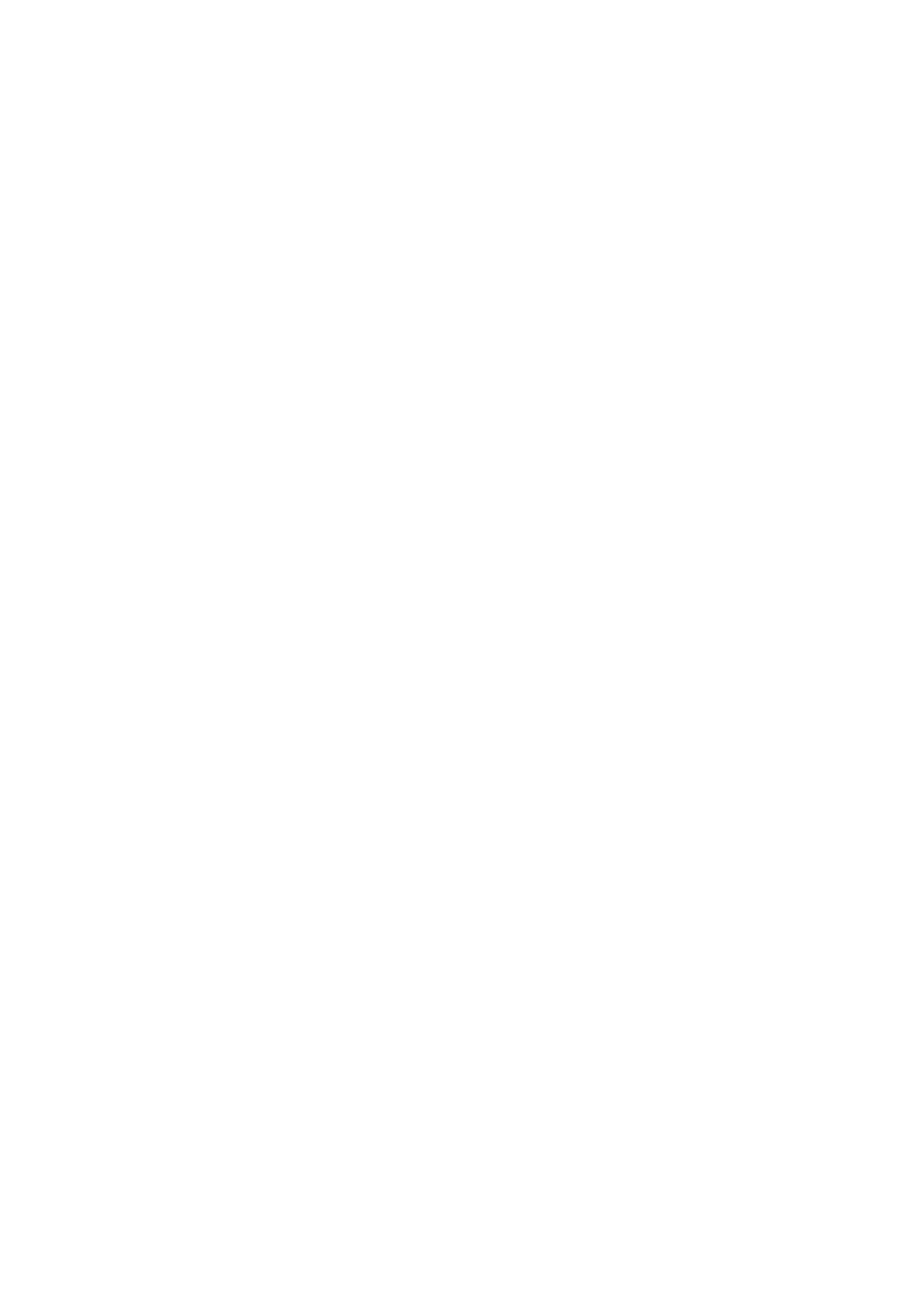

**Figure 1 -** *Illustration of the spike height test. A: end of the approach; B: spike jump, aiming to reach the highest possible vane of the device (simulating a spike); C: hand contact and vane displacement.* 



**Figure 2 - Experimental design.**  *APT: aquatic plyometric training.*



**Figure 3 - Aquatic plyometric training (APT) protocol.**